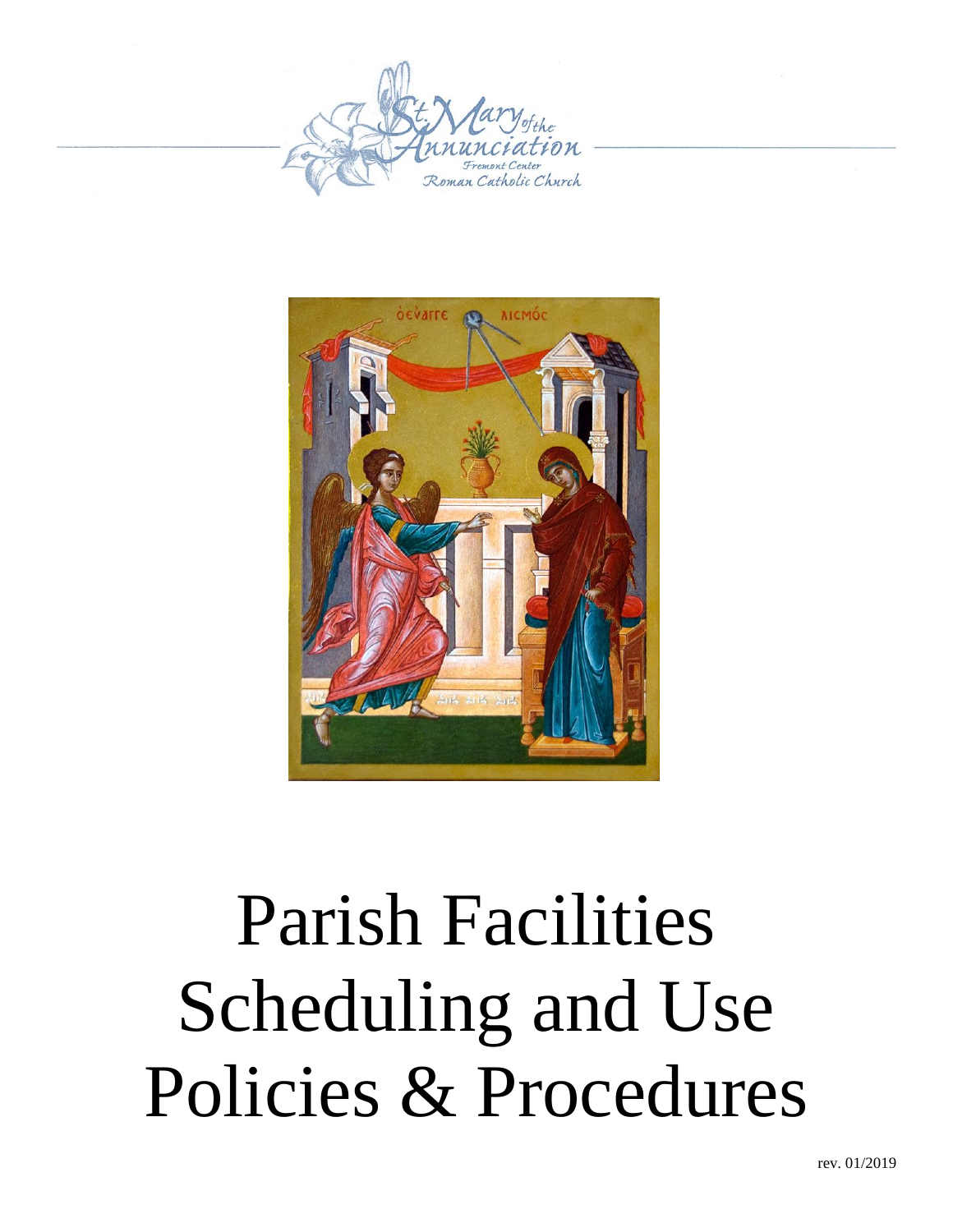#### **Contents**

© St. Mary of the Annunciation, 2019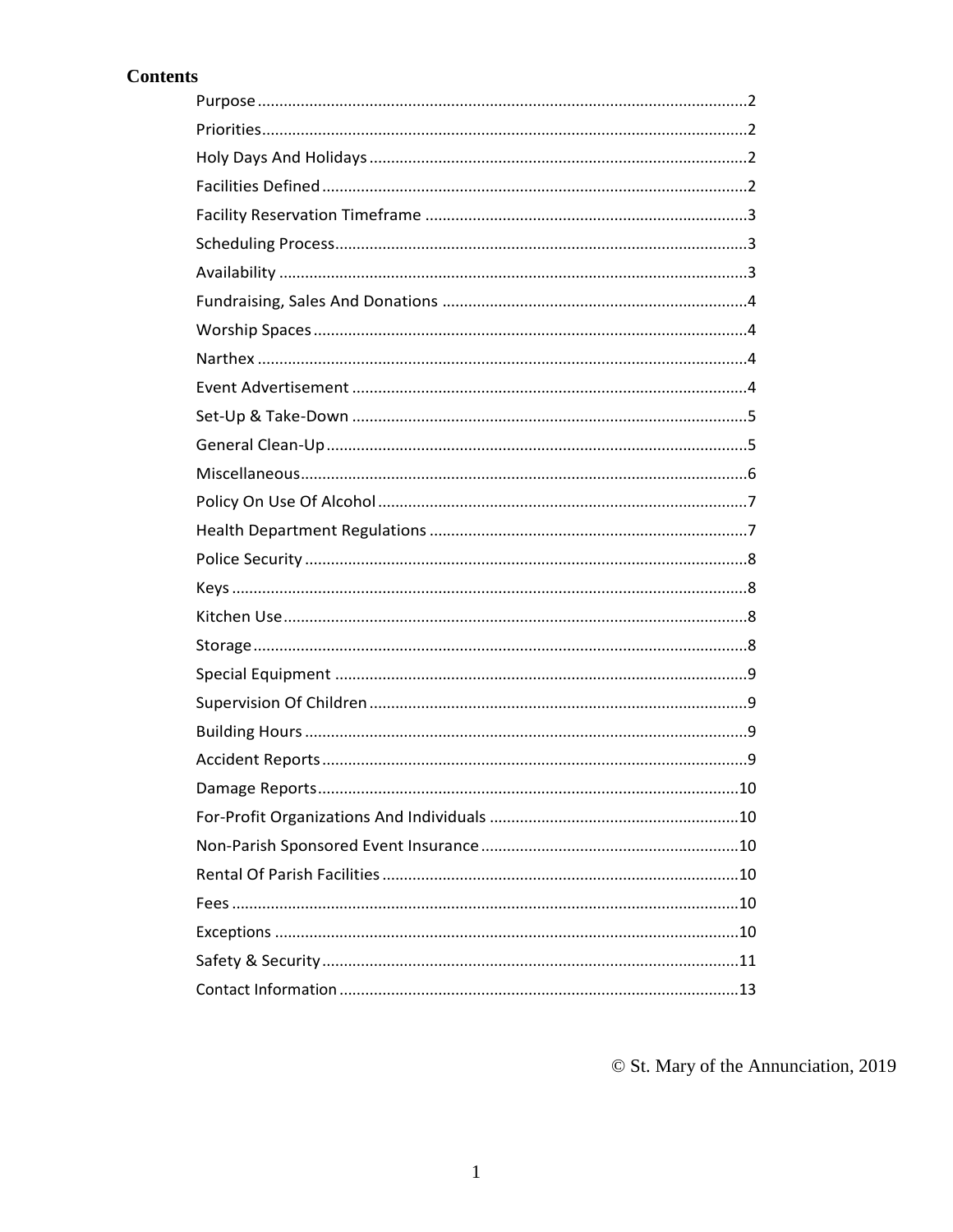#### **SAINT MARY OF THE ANNUNCIATION USE OF PARISH FACILITIES POLICIES AND PROCEDURES**

These Policies and Rules are intended to govern the scheduling and use of the facilities of Saint Mary of the Annunciation Parish. All facilities at Saint Mary shall be assigned, used and cared for in a manner which serves and supports the on-going mission of the parish.

#### <span id="page-2-0"></span>**PURPOSE**

The purpose of this document is to provide structure and procedures for the equitable and effective use of all parish facilities and to ensure good stewardship of our limited resources.

#### <span id="page-2-1"></span>**PRIORITIES**

The following priorities for use will govern the scheduling of the facilities:

- 1. Liturgical services and sacramental celebrations
- 2. Frassati Catholic Academy activities during normal school hours  $(M F, 7:00)$  $a.m. - 3:00 p.m.$
- 3. Religious Education classes and events, including sacramental preparation classes
- 4. Parish-wide programs and events (e.g. Country Fest)
- 5. Required archdiocesan events and meetings
- 6. Frassati Catholic Academy team athletic activities after normal school hours (soccer field and Diantha Hall)
- 7. All ministry programs and meetings, including non-sacramental devotions
- 8. Regularly scheduled parish- or school-affiliated organizations
- 9. Special affiliated parish or school events
- 10. Other archdiocesan events and meetings
- 11. Other church organizations not affiliated with Saint Mary Parish

#### <span id="page-2-2"></span>**HOLY DAYS AND HOLIDAYS**

*ONLY* liturgical meetings/events will be scheduled in any parish facility during Holy Week, Triduum (Holy Thursday, Good Friday, and Holy Saturday), and of course Easter, Christmas Eve and Christmas.

No meetings will be scheduled for New Year's Eve, New Year's Day, Memorial Day, July 4th, Labor Day, or Thanksgiving Day.

#### <span id="page-2-3"></span>**FACILITIES DEFINED**

Facilities governed by these policies include: main church, Eucharistic chapel, narthex, meeting rooms, little church, little church basement, Gabriel House, Diantha Hall, school, soccer field, and surrounding grounds.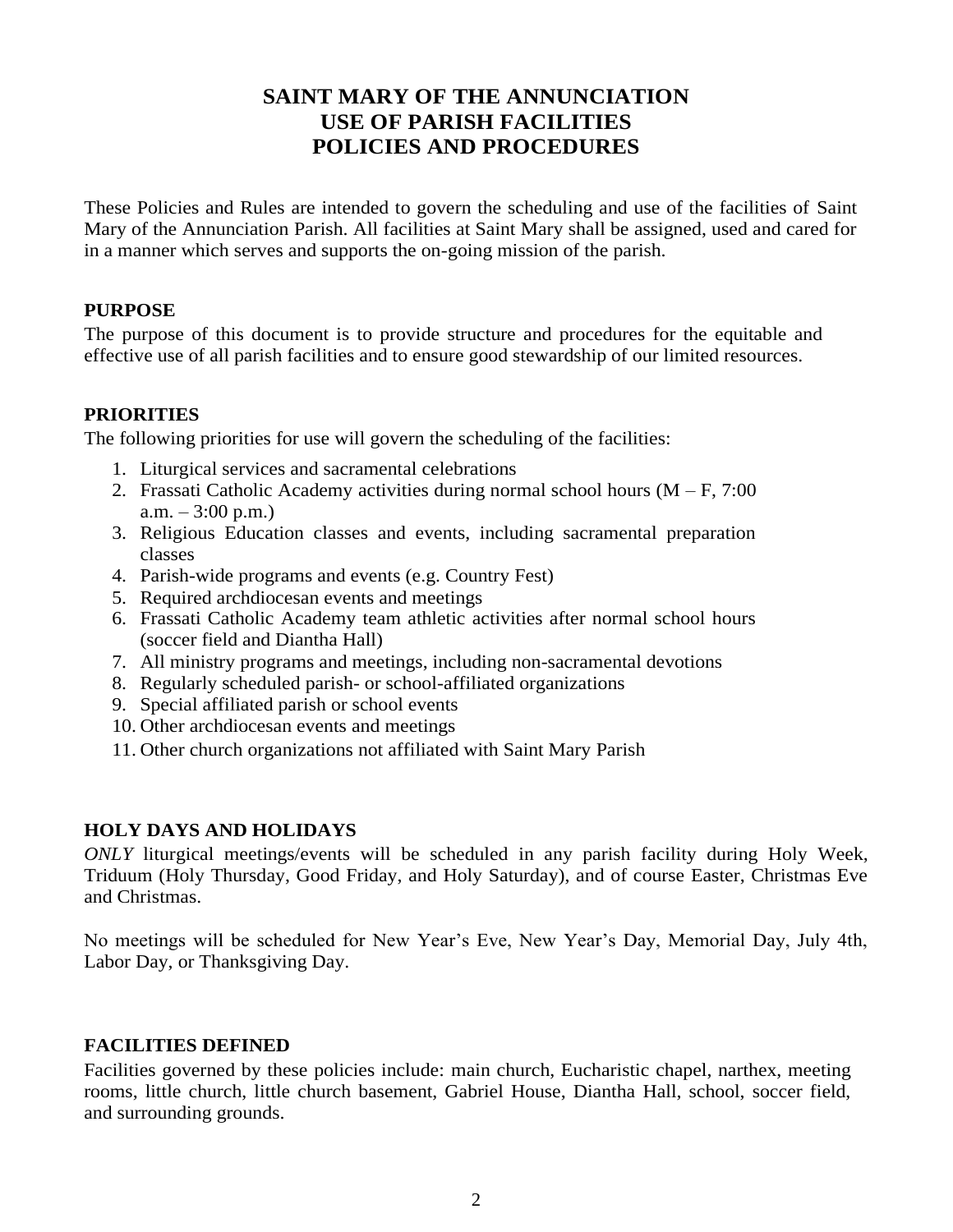#### <span id="page-3-0"></span>**FACILITY RESERVATION TIMEFRAME**

Starting in January of each year the Liturgy Department, Religious Education, Adult Faith Formation, Parish Administration, Youth Ministry, and Frassati Catholic Academy will submit their calendar requests for dates through June  $30<sup>th</sup>$  of the following year and into the future to the extent known.

During March and early April of each year, all ministries and organizations may submit their calendar requests for meetings and events through June 30<sup>th</sup> of the following year. Space will be granted only for a one-year time period that coincides with the parish fiscal year, July 1 through June 30. Repeating (including weekly and monthly) events must be re-submitted each year as they are not automatically carried forward.

All requests will be evaluated by the Pastor, Director of Parish Operations, and the Parish Staff. Dates and room assignments are based on the above priority list and group size. If deemed necessary, a general meeting of all parties requesting use of parish facilities will be scheduled in April (generally after Holy Week/Easter) to resolve any remaining conflicts.

This schedule is subject to change at any time and all parties are reminded to be flexible. Requests received during the course of a fiscal year are to be submitted at least four weeks in advance of the desired use. **The Parish Office will normally respond to a request within two weeks.** No date/space should be considered allotted until confirmed by the Parish Office. The scheduling of major parish or archdiocesan events (e.g. Country Fest, Catholic Schools Week, etc.) means that rooms **may not** be available for regularly scheduled use. Parish and required archdiocesan events will supersede events previously scheduled. All scheduling conflicts not mutually resolved by the groups involved will be resolved by the Pastor and the Director of Parish Operations.

#### <span id="page-3-1"></span>**SCHEDULING PROCESS**

Requests should be emailed to [facility@stmota.org](mailto:facility@standrewcc.org) using the Calendar Request Form. *Do not email forms directly to the Front Office Manager*. Copies of the form may be obtained from the Parish Office or website.

You will receive a confirmation that your event is scheduled and the location, or a notice that your request cannot be fulfilled. A submitted request should not be considered as approved/scheduled until confirmed via email. If you do not receive a confirmation, please email [facility@stmota.org.](mailto:facility@standrewcc.org)

If you cancel your event, **please notify** by email to [facility@stmota.org](mailto:facility@standrewcc.org) as soon as possible so that the space may be used by others and the event removed from the bulletin, web site and public calendar. If an event is canceled within 48 hours, please also phone the Parish Office.

All requests will be met as quickly as possible. Room assignments are based on the above priority list, date of request and group size.

Please do not assume a room is available because it is empty. **If you have not scheduled use of a room/space through the Parish Office and received a confirmation, the space is not available for your group to use.** Always check the calendar in the Parish Office to confirm room assignments.

#### <span id="page-3-2"></span>**AVAILABILITY**

Saint Mary is a very active parish with many flourishing organizations and ministries. We are experiencing increased demands for a limited supply of facilities. This means that you may not always get the requested facility or date. Event planners should have back-up date(s) in mind.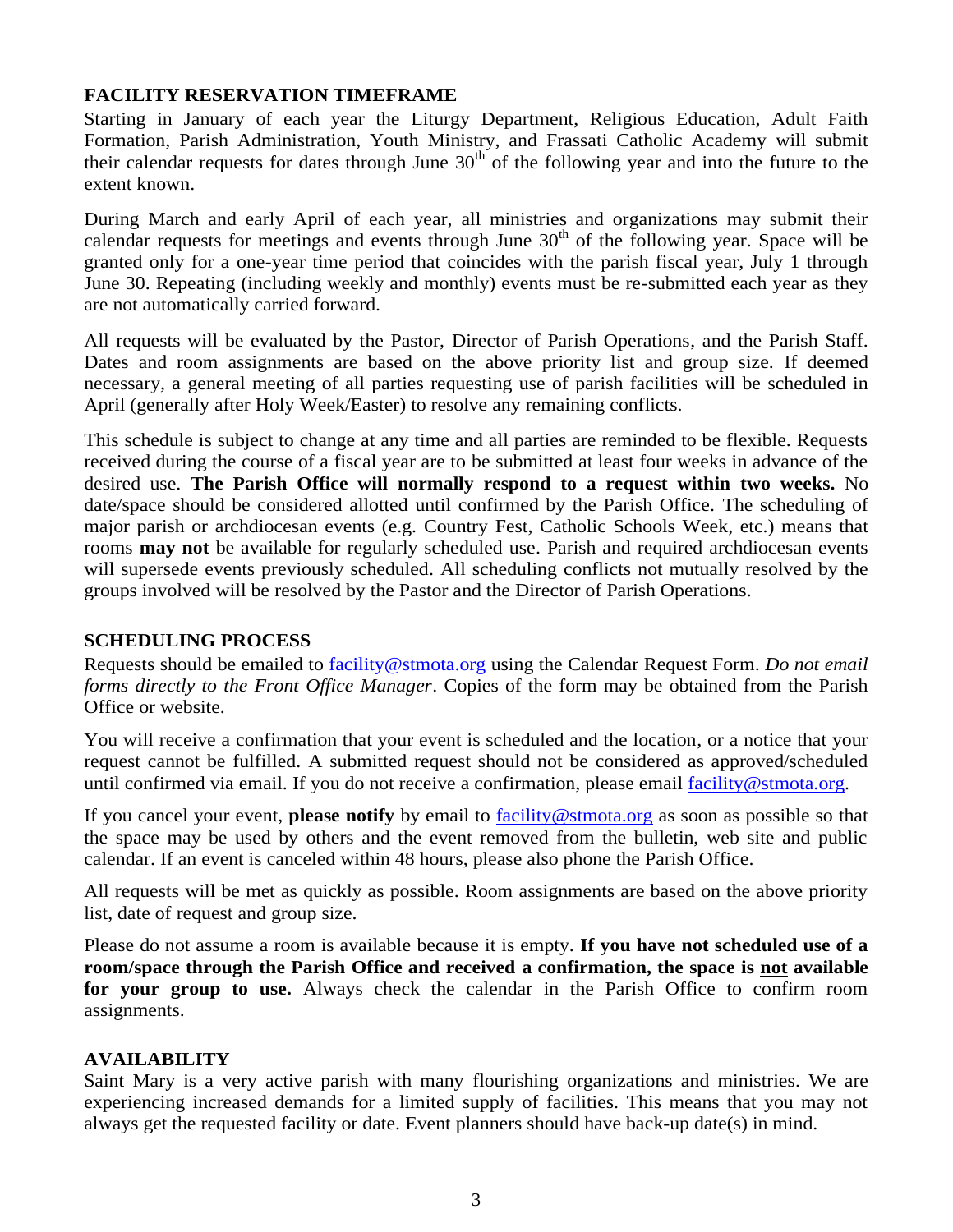#### <span id="page-4-0"></span>**FUNDRAISING, SALES AND DONATIONS**

**All** events that wish to solicit donations (including non-cash donations of food, school supplies, Christmas gifts, etc.) or sell goods (e.g. raffle tickets, dinner tickets, baked goods, religious items, etc.) must be pre-approved by the Pastor, Director of Parish Operations and Finance Council. This approval must be obtained each year for each event. It should not be assumed that a fund raising activity held in the past may be repeated anew. Please see the separate "Fundraising Policies and Procedures" document for further details. A separate Fundraising Request Form must be submitted in addition to a Calendar Request Form for such events. This form is available from the Parish Office and website.

#### <span id="page-4-1"></span>**WORSHIP SPACES**

Food and/or drinks of any kind **are not allowed** in the worship spaces of the church, little church, or Eucharistic chapel at any time. If medically necessary, a water bottle with a cap is acceptable.

#### <span id="page-4-2"></span>**NARTHEX**

The Narthex is primarily intended as a communal gathering and welcoming space. As such, the Narthex should not host a virtually continuous sequence of events and solicitations. After-Mass use of the Narthex on weekends will be limited in terms of the number of weekends when "happenings" will be scheduled, the number of concurrent events, and the nature of those events. When granted, a specific location within the Narthex, together with associated equipment (e.g. table(s) and chairs), will be provided and are not to be moved or changed without prior approval of the Director of Operations or Pastor.

#### <span id="page-4-3"></span>**EVENT ADVERTISEMENT**

All signage, banners, posters, fliers, etc., must be approved by the Parish Staff prior to ordering or duplicating. *Nothing* may be hung from the ceilings or adhered to walls, doors, pillars, or windows. Helium balloons are not allowed. Portable sign stands and easels are available to display approved advertisements.

After-mass announcements and bulletin notices will be limited in terms of space and frequency at the discretion of the Pastor. All bulletin ad copy must be submitted in an electronic format that allows it to be scaled. Half-page and full-page ads in the bulletin will be permitted *on an exception basis only* at the discretion of the Pastor and/or Bulletin Editor.

Permission to post materials on the information kiosk or easels in the Narthex or signage elsewhere on parish grounds/facilities is granted through the Director of Parish Operations. Unauthorized material or locations will be removed. Kiosk/Easel items must be of general interest to the parish at-large, consistent with the teaching of the Catholic Church, and aligned with the pastoral priorities of St. Mary of the Annunciation Parish. Items/services for sale or rent, help wanted, partisan political materials, or materials judged offensive or controversial are among those prohibited. Policies of the Archdiocese of Chicago and United States Conference of Catholic Bishops will be applied. The standard posting period is two weeks maximum.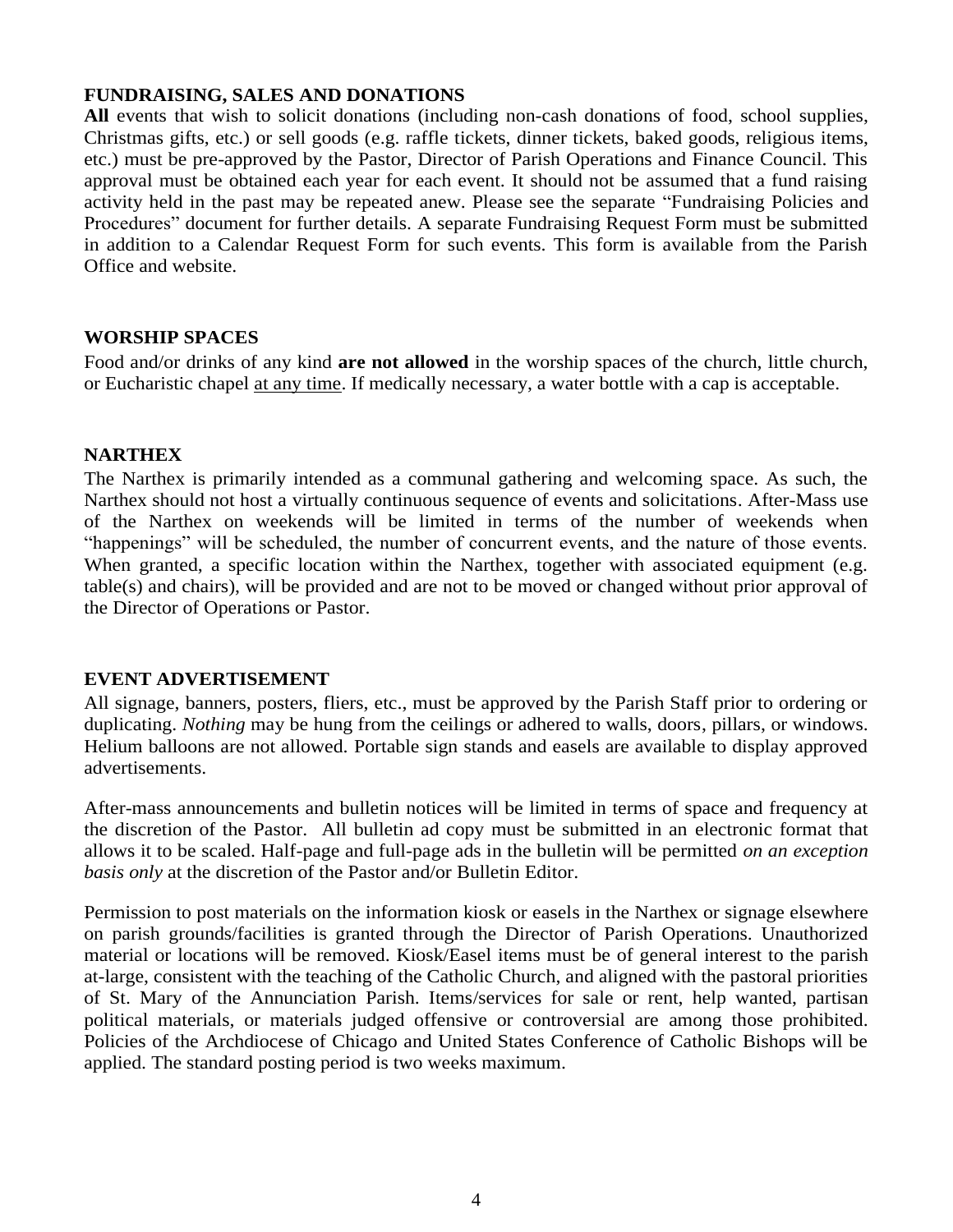#### **CANCELLATIONS**

If you cancel a facility reservation, please notify by email to  $\frac{facility@stmota.org}{facility@stmota.org}$  $\frac{facility@stmota.org}{facility@stmota.org}$  $\frac{facility@stmota.org}{facility@stmota.org}$  as soon as possible. (If an event is canceled within 48 hours of its start date, please also phone the Parish Office.) It is important to do this immediately in order to make the space available for others and to allow the event to be removed from the bulletin, web site and public calendar. Also, rooms are arranged (tables, chairs, etc.) and doors are programmed according to the calendar.

Failing to give notice of a cancellation can, at the discretion of the Pastor, result in the loss of facility privileges for individuals and/or organizations.

#### <span id="page-5-0"></span>**SET-UP & TAKE-DOWN**

The set-up of tables, chairs and other equipment in meeting rooms, the Narthex and Diantha Hall is to be specified on the Calendar Request Form. The Facilities staff will normally handle the set-up and take-down of rooms for meetings and functions. Events occurring on weekends will be set-up during the work day on Friday and taken down on Monday. However, if intervening events (such as a wake/funeral) do not permit the staff to perform the set-up/take-down, the ministry conducting the weekend event will need to make other arrangements in consultation with the Director of Parish Operations. Such arrangements must be made 7-10 days prior to the scheduled event.

#### <span id="page-5-1"></span>**GENERAL CLEAN-UP**

Saint Mary does not have a commercial cleaning company to clean our facilities, so we need everyone who uses the facility to pick up after themselves. Thus, the ministry holding an event is responsible for cleaning up all refuse and food serving items (including coffee pots, serving trays, utensils, etc.) at the conclusion of their event. All items must be returned to their original location prior to leaving the building, not left on counters or in drying racks.

- If you had food/drink, make sure the tables and chairs are wiped off. If you are using the tables for crafts, coloring, etc., cover the tables with plastic before using them. No glitter or confetti-like products may be used. Be sure that all marks are cleaned off the tables and chairs.
- Wipe up spills. The flooring will be damaged if liquid is left sitting on it.
- Trash should be disposed of in designated receptacles. Large amounts of trash should be disposed of in the nearest dumpster located in a parking lot.
- Sweep floors, clean the sink and wipe off counters & table in the kitchen.
- Put away all unused paper and other supplies.
- Check all restrooms to see that they are clean and in proper order (flush toilets, pick up paper).
- All food that is left in the kitchen is to be dated and labeled. The refrigerators and freezers are cleaned out every week, and anything not labeled or outdated will be thrown away.
- Notify [facility@stmota.org](mailto:facility@standrewcc.org) if anything is broken and submit a Damage Report form (available from the Parish Office or website).
- Turn off all lights (including washrooms and service areas).
- Secure all doors (interior and exterior) and close/lock all windows.
- Leave the room like you found it or better!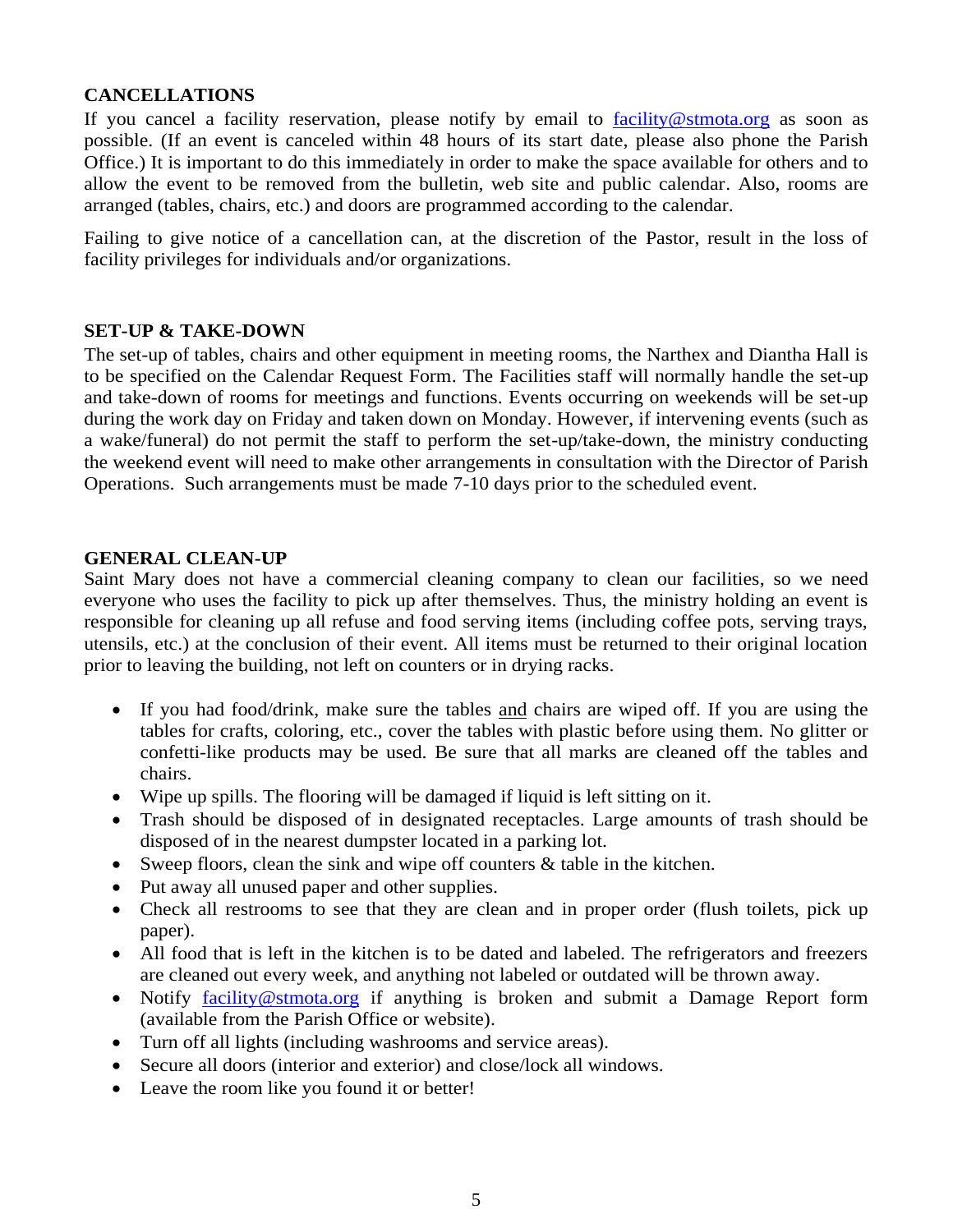#### <span id="page-6-0"></span>**MISCELLANEOUS**

- Exterior doors are not to be propped open.
- Familiarize yourself with the locations of exits and fire extinguishers.
- No tape of any kind is to be used for any purpose. That includes taping or otherwise affixing things to the walls, windows, tables, chairs, pillars, interior doors, and exterior doors.
- No burning candles or oil lamps, of any size, or open flame is permitted in any room or facility with the exception of the church. Sterno cans for chafing dishes are permitted with proper precautions to remove adjacent flammable materials.
- No colored juices or drinks are permitted in carpeted areas to prevent carpet damage.
- All parish facilities are non-smoking.
- Firearms and weapons of any kind are not permitted on parish grounds or in parish buildings except for on-duty law enforcement officers performing their jobs.
- No confetti-like products or glitter is to be used.
- Helium balloons are prohibited.
- Please observe where items are stored before using them. Return the items to their proper places.
- All users of the facilities are expected to protect the facilities from unusual wear and damage. Users may be responsible for damage due to their mis-use of the facilities.
- The Parish reserves the right to approve or not approve any requested use of the facilities.
- Parish-owned equipment, furniture or movable articles pertaining to the facilities shall not be removed from the facility. Parish equipment may not be borrowed or rented for private use.
- Thermostat settings are adjusted by Facility staff only.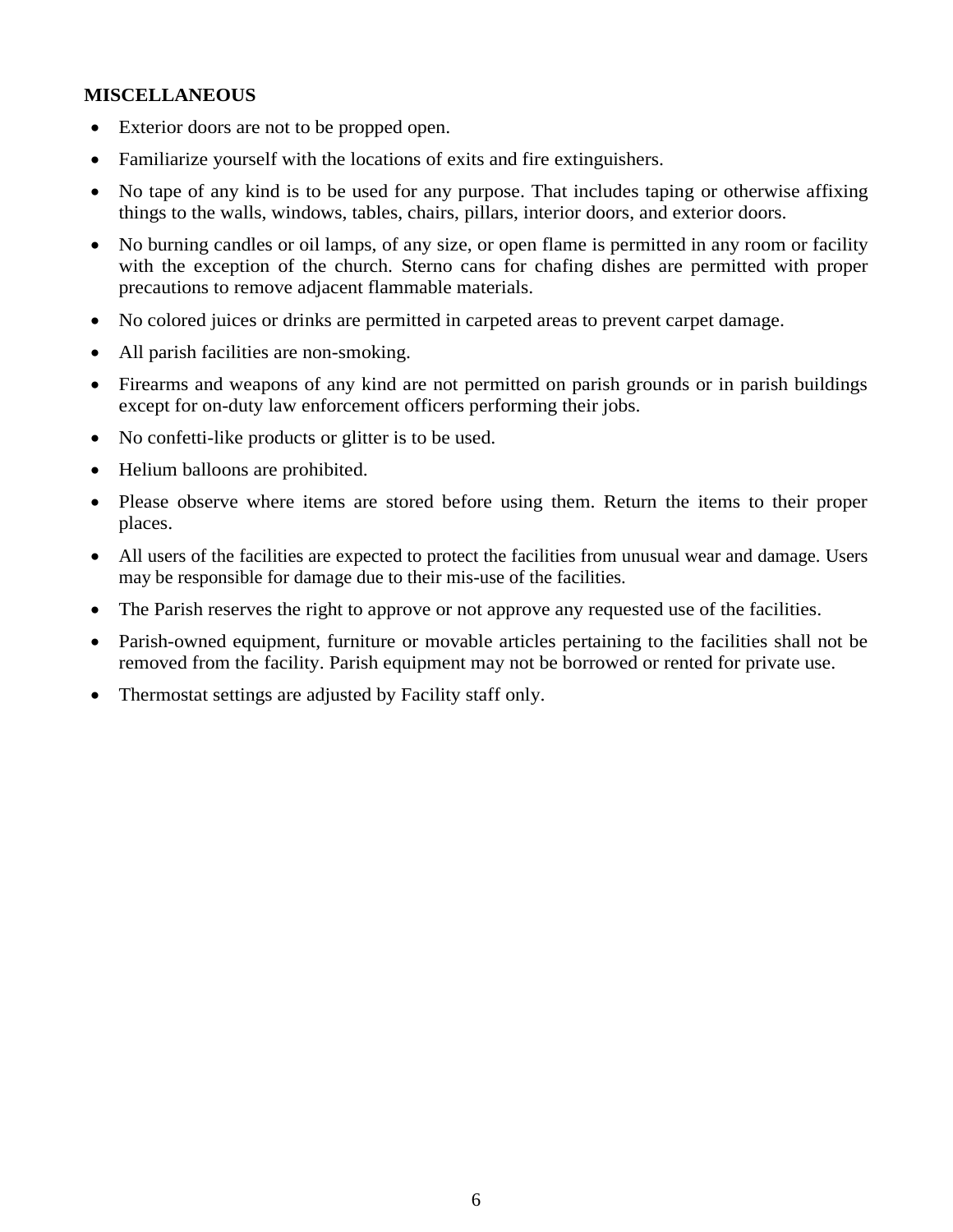#### <span id="page-7-0"></span>**POLICY ON USE OF ALCOHOL**

All laws and Archdiocesan policy on the use/serving of alcohol will be strictly observed. Anyone under the age of 21 who consumes alcohol is doing so illegally. Consumption of alcohol by a minor, even with the permission of a legal guardian or spouse, is illegal. The serving of alcohol at **any** parish event, whether on or off parish grounds, must have the **prior approval of the Pastor**.

If alcohol is to be sold and/or served, the organization chairperson must contact the Director of Parish Operations regarding the requirements for obtaining a license. The Operations Director will provide guidance in applying for a license, but the group sponsoring the event is required to complete the licensure process.

- 1. License. Any parish organization that wishes to sell and/or serve any alcohol at an event open to the general public must obtain the following:
	- a. Insurance from the Archdiocese of Chicago (through the Parish Director of Operations)
	- b. A liquor license from Lake County
	- c. A liquor license from the State of Illinois
- 2. These items can take six weeks or more to obtain. Contact the Parish Director of Operations as soon as possible to begin the paperwork.
- 3. The following conditions must also be met for the parish to allow the alcohol to be sold/served:
	- a. The organization purchasing alcohol may store it at the parish no sooner than 48 hours before an event (space permitting).
	- b. Members of the organization are responsible for set-up, serving and clean-up.
	- c. Clean-up requires removal from the premises of any leftover alcohol.
- 4. Absolutely no one under the age of 21 may be in the bar area while alcohol is being served.

*Note: County and State licenses are required for any event at which alcohol is sold. The State of Illinois considers alcohol to be sold if a charge is made for individual drinks (by cash or ticket) or if there is a charge to come in the door and be present at an event and no other charge is made for alcoholic beverages. Because of possible misinterpretation and liability, BYOB events are not permitted by St. Mary of the Annunciation.*

#### <span id="page-7-1"></span>**HEALTH DEPARTMENT REGULATIONS**

The Lake County Health Department (LCHD) requires a permit when serving food to the general public. This would apply to any Parish event that is advertised and open to people other than parishioners. The organization planning an open event must contact the Director of Parish Operations regarding the requirements of the LCHD. A person certified and licensed in food sanitation is required to complete the permit application and needs to be present at the event. Noncatered food must be prepared on-site. The Director of Operations will provide guidance in applying for a permit, but the group sponsoring the event is required to complete the permitting process. The LCHD will mail the required paperwork to the Parish Office. The Parish is required to follow the Health Department regulations and can be inspected at their discretion.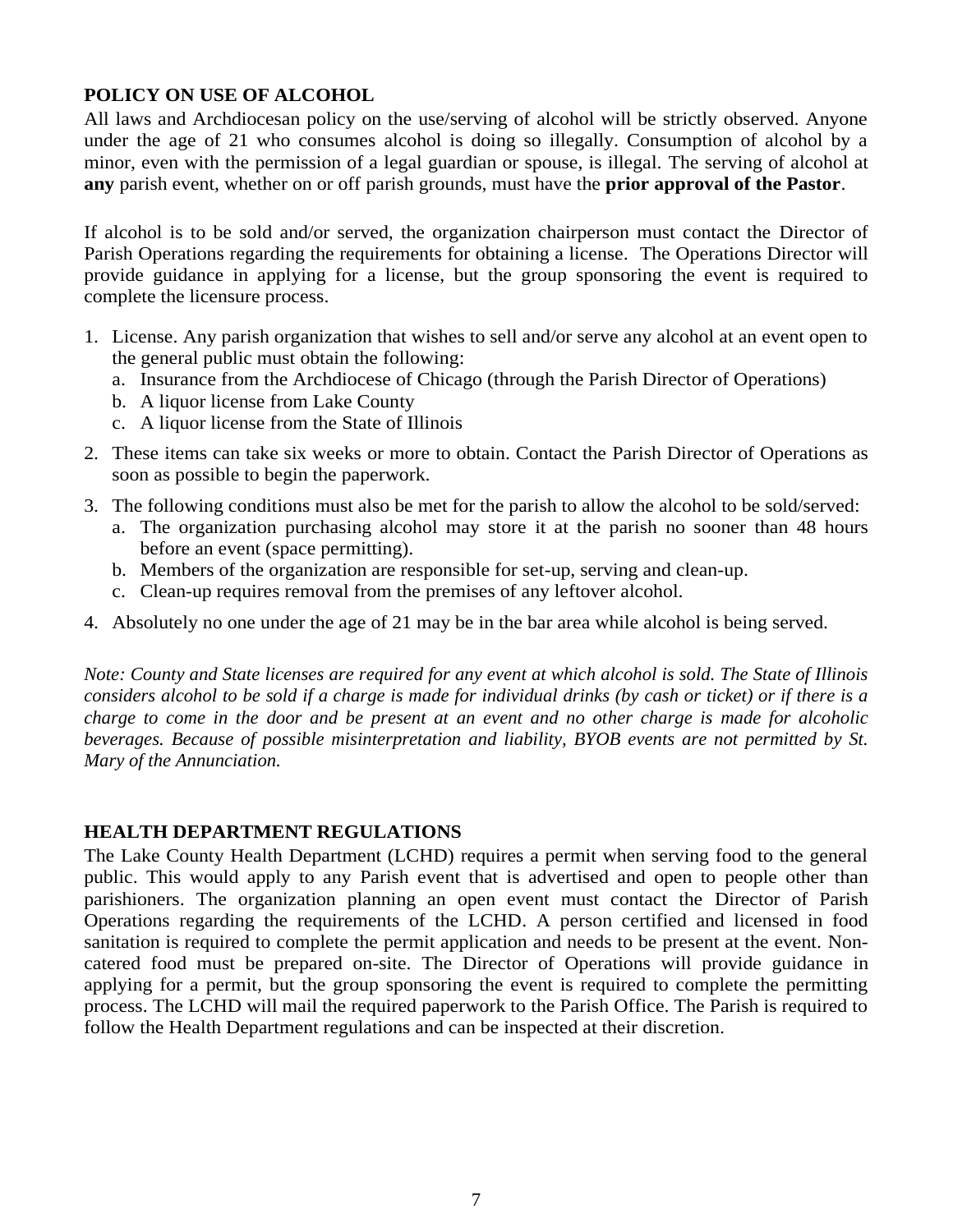#### <span id="page-8-0"></span>**POLICE SECURITY**

Security is required for large (150 or more attendees) events to which the general public is invited. The cost is the hourly rate set by the Lake County Sheriff, which is to be paid by the organization sponsoring the event.

#### <span id="page-8-1"></span>**KEYS**

The parish staff as well as the facility staff will unlock doors for facility users.

The standard opening time for your scheduled facility will be 30 minutes before your requested start time. If 30 minutes is not enough time for you to be prepared, you need to request additional time on the Request to Schedule Event Form

Users are responsible for the unlocked facility from the time they request it to be opened until the time they leave. The user must have someone present at all times when the facility is unlocked.

Users are responsible for ensuring that all exterior doors are locked, windows closed, interior doors shut, and lights turned off (including washrooms and service areas) before leaving the building. In the case of multiple groups using facilities, the last group leaving the premises is responsible for securing the facility.

Each building (except the little church and its basement) has at least one exterior access door that is programmed to unlock and lock according to scheduled facility activities. Authorized activities that need frequent night and/or weekend access may request a key code from the Facilities Manager. If approved, a code will be issued to a specific individual who is responsible for the security of that code and its use. Codes may not be shared with other individuals or groups. Security code requests must be submitted at least two weeks in advance. Codes are only operative for specified timeframes associated with the approved activity.

#### <span id="page-8-2"></span>**KITCHEN USE**

Food and supplies that you provide may be stored in the kitchen for *short* periods of time for a special event.

Always mark your items clearly so others do not use them.

Kitchen countertops, cabinets, refrigerators and freezers are for temporary storage. Items should be dated and labeled and stored for no longer than one week. Counter tops, cabinets, refrigerators and freezers will be cleared weekly. Any unlabeled or outdated items will be removed.

Leftovers remaining that are for general use should be marked as such.

Items in the drying rack by the sink are to be put away at the conclusion of the event before leaving the kitchen.

If you have a need to temporarily store large quantities of food supplies and/or large kitchen items, please contact the Facility staff.

#### <span id="page-8-3"></span>**STORAGE**

Storage is generally unavailable at St. Mary facilities.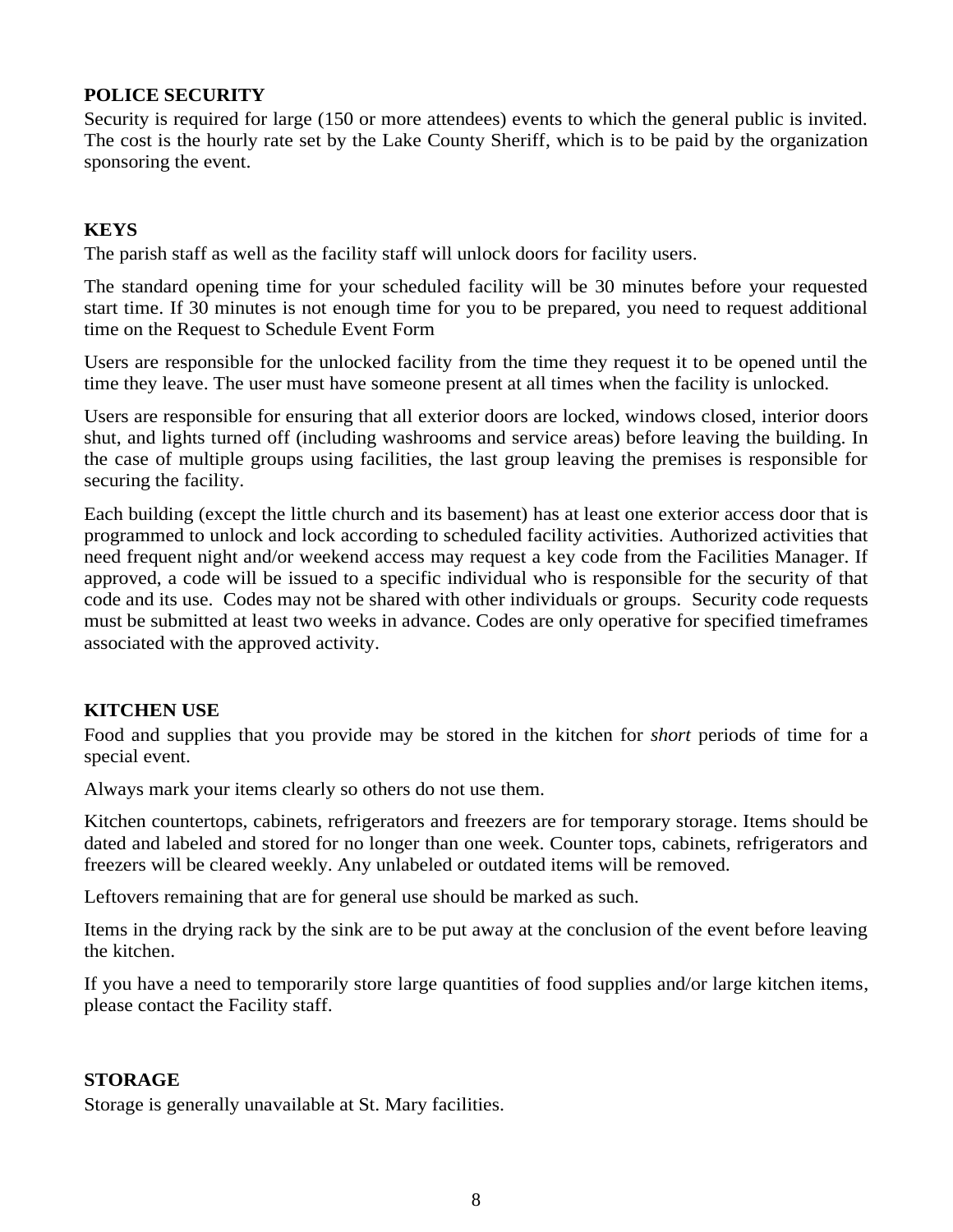#### <span id="page-9-0"></span>**SPECIAL EQUIPMENT**

Any special equipment you have reserved will be placed in the room for you. Some items require direction to use properly. The Facility staff will be happy to train you.

#### <span id="page-9-1"></span>**SUPERVISION OF CHILDREN**

The safety of our children, both in and about parish property, is of paramount importance. Any behavior or action that presents actual or potential danger to our children will not be tolerated. Anti-social behavior in any form is unacceptable. All local, state and federal laws and regulations must be followed at all times.

**Children are to be supervised by an adult in all areas of the parish facilities at all times.** Supervision includes keeping the children in eyesight at all times and preventing the children from running and participating in activities that could cause harm to themselves, others or the facility. During group meetings, it is the responsibility of the group's adult leadership to maintain awareness of the whereabouts of all children present and to provide supervision of those children. An adult should never be left alone with minor(s); at least two adults are to be present at all times when interacting with minors.

All adults in contact with minor children in the course of running parish programs/events must have previously completed all of the requirements specified by the Archdiocese of Chicago Office for the Protection of Children and Youth. Currently these requirements include an online background check, completing the Protecting God's Children course, acknowledgement/adherence to the Archdiocesan Code of Conduct and the annual submission of the CANTS background check by the Illinois Department of Children and Family Services.

#### <span id="page-9-2"></span>**BUILDING HOURS**

Use of non-school facilities may begin as early as 8:00 a.m. Ordinarily, access to facilities should cease by 9:30 p.m. (allowing for set-up and take-down). Access doors will lock at or before 9:00 p.m. Facility users are expected to exit the buildings no later than 9:30 p.m.

#### <span id="page-9-3"></span>**ACCIDENT REPORTS**

<span id="page-9-4"></span>If anyone is injured at a meeting/event, please notify the Director of Parish Operations or Pastor as soon as possible, even if it seems to be minor. An Accident Report should be filled out at the scene if at all possible. It should be placed in an envelope addressed to the Director of Operations and delivered to the Parish Office foyer. The form may be obtained from the Parish Office or website.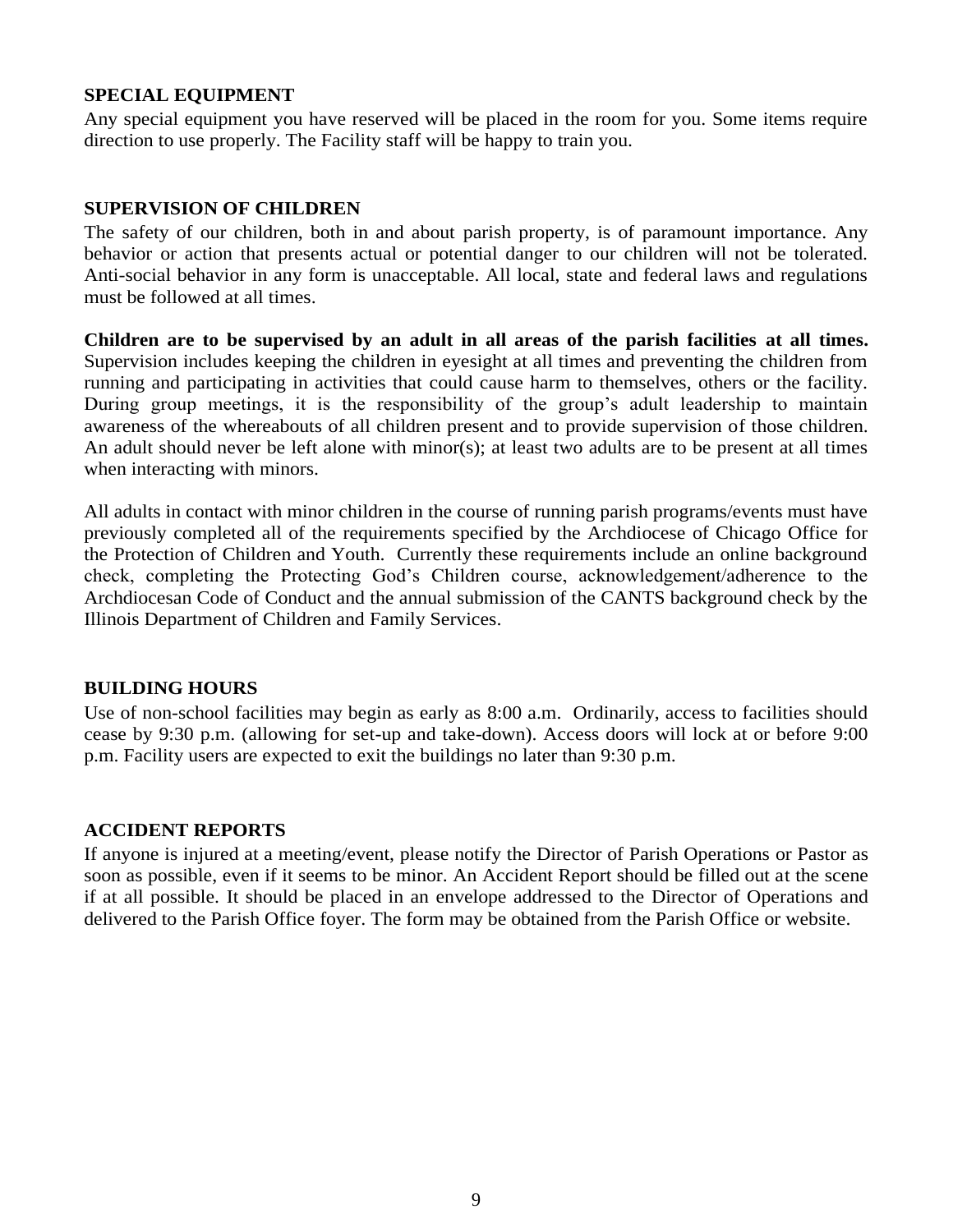#### **DAMAGE REPORTS**

In the event something is broken or damaged or you observe something broken or damaged while using the facilities, please fill out a Damage Report form (available in the Parish Office or website). It should be placed in an envelope addressed to the Director of Operations and delivered to the Parish Office. This allows us to keep our buildings in the best condition possible.

If it is an emergency, such as a broken door or window, please notify the Facilities Manager, Operations Director, or the Pastor immediately. (Contact information is on the last page of this document.)

#### <span id="page-10-0"></span>**FOR-PROFIT ORGANIZATIONS and INDIVIDUALS**

Any organization, company, or individual that is defined as "For Profit" may **not** request to use our facilities. This includes arrangements to offer free classes, seminars, meetings, etc., to parishioners and/or offer a rebate to the parish.

#### <span id="page-10-1"></span>**NON-PARISH SPONSORED EVENT INSURANCE**

Per the policy of the Archdiocese of Chicago, any group using St. Mary facilities that is not officially sponsored by the Parish or Archdiocese is required to pay for Archdiocesan liability insurance according to the current fee structure specified by the Archdiocese of Chicago. Parish/Archdiocesan sponsored organizations as well as Parish/Archdiocesan sponsored events are covered by Archdiocesan insurance.

#### <span id="page-10-2"></span>**RENTAL OF PARISH FACILITIES**

Parish facilities and equipment are only to be used for official parish ministries and functions. They may **not** be rented or borrowed for other uses*.*

#### <span id="page-10-3"></span>**FEES**

There are no fees or charges for use of facilities for St. Mary-sponsored/sanctioned groups. However, there will be charges for excessive cleanup and repair/replacement of damaged or broken items. The fee will be determined by the Director of Parish Operations and approved by the Pastor.

Please check the room when you arrive. If the room is in disarray, notify the Parish Office at your earliest convenience.

#### <span id="page-10-4"></span>**EXCEPTIONS**

Exceptions to this policy or to any part of it should never be assumed by the group submitting the scheduling request. Exceptions will only be granted by way of the application process at the discretion of the Pastor in consultation with the Director of Parish Operations, Facilities Manager, etc.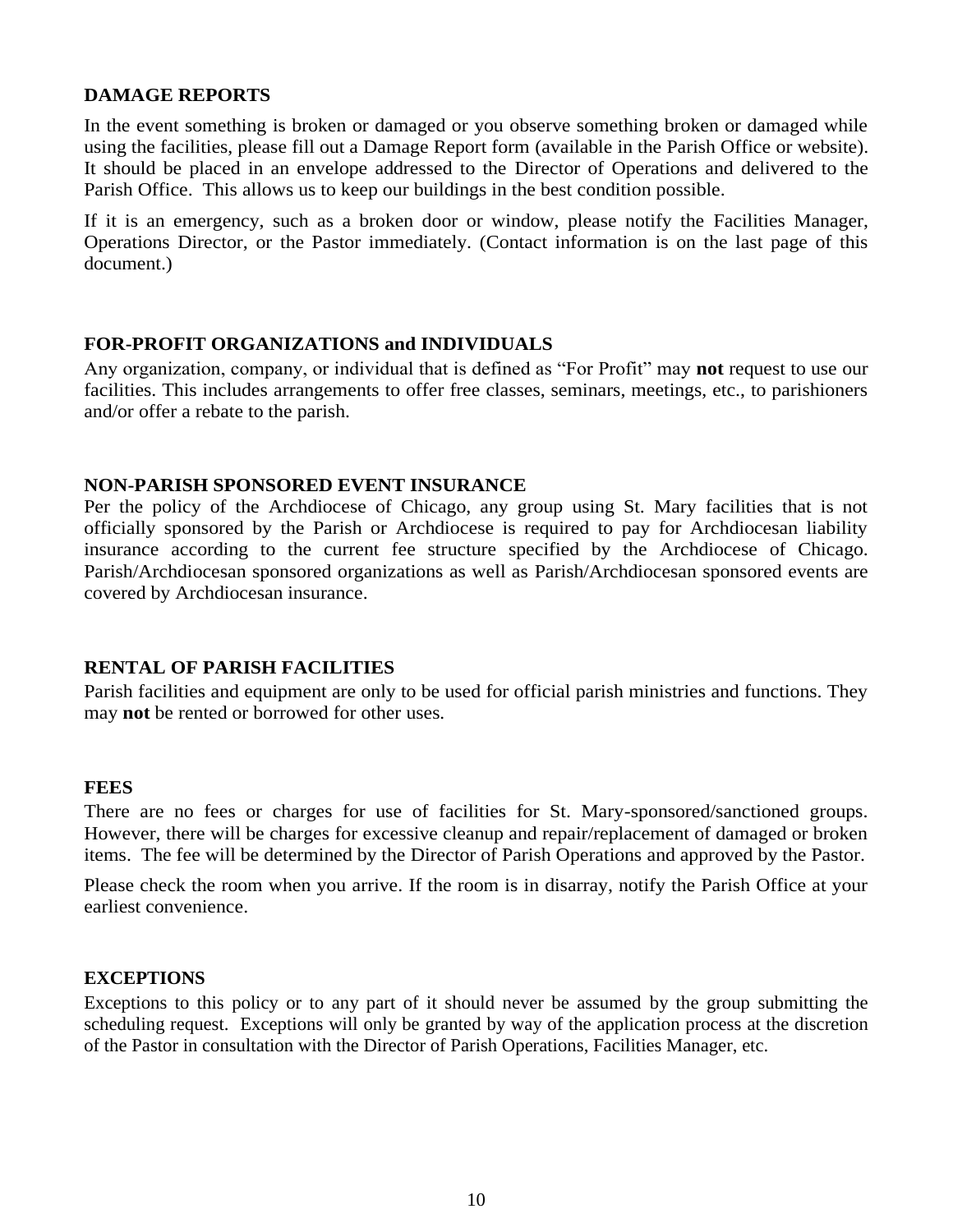#### <span id="page-11-0"></span>**SAFETY & SECURITY**

#### Fire Procedure

- 1. In case of fire, activate the nearest fire alarm pull station, if one is available. Take appropriate precautions to ensure your personal safety.
- 2. Call 911. Give your name and the exact location of the fire (building, floor, room). When emergency aid is needed at the main church, please be sure to stress that fact as the parish address of 22333 W. Erhart Rd. defaults to the little church. Be clear that the location of the emergency is the big/new church. Be sure to stay on the phone until released by the 911 Emergency Operator.
- 3. Evacuate the building by the nearest exit. If individuals with a disability cannot safely evacuate the building, assist them to the nearest uninvolved exit. Alert emergency personnel of their location.
- 4. Once outside, go to a clear area that is at least 500 feet away from the affected building. Keep driveways and sidewalks clear for emergency vehicles and personnel.
- 5. **DO NOT RETURN TO BUILDINGS** until authorized by the Fire Department.

#### Suspicious Person Procedure

Everyone on the campus is asked to assist in providing a safe environment by being alert to suspicious behavior.

- 1. If you feel endangered, call 911.
- 2. Be observant. The more information you can provide to Police, the better.

#### Tornado or Severe Weather Procedure

A Tornado Watch or Severe Weather Warning means tornadoes are likely to develop. Be alert to changing weather conditions and be prepared to take action if the weather situation is upgraded to a warning. A Tornado Warning means a tornado has been spotted in our area. Occupants should shelter in an interior portion of the building as far from windows/glass as possible.

#### **Loss of Utilities Procedures**

Electrical Power Loss or Outage

- 1. If possible, determine whether the problem is isolated to your area or involves a larger area.
- 2. If power loss involves only a part of the building, contact the Facilities Manager.
- 3. If electrical power is lost, unplug or turn off any electrical appliances.

Gas Leak

- 1. Call 911. State the location and extent of involvement of the gas leak, if possible.
- 2. Cease all operations.
- 3. **Do not switch on/off lights or any other electrical equipment**.
- 4. Evacuate the building by the nearest exit. Notify other building occupants to do so as well. If a disabled individual cannot safely evacuate the building assist them to the nearest stairwell away from the emergency area. Alert emergency personnel of their location.
- 6. Once outside, move away from the building at least 500 feet. Keep driveways and sidewalks clear for emergency crews.
- 7. **DO NOT RETURN TO BUILDINGS** unless authorized to by emergency responders.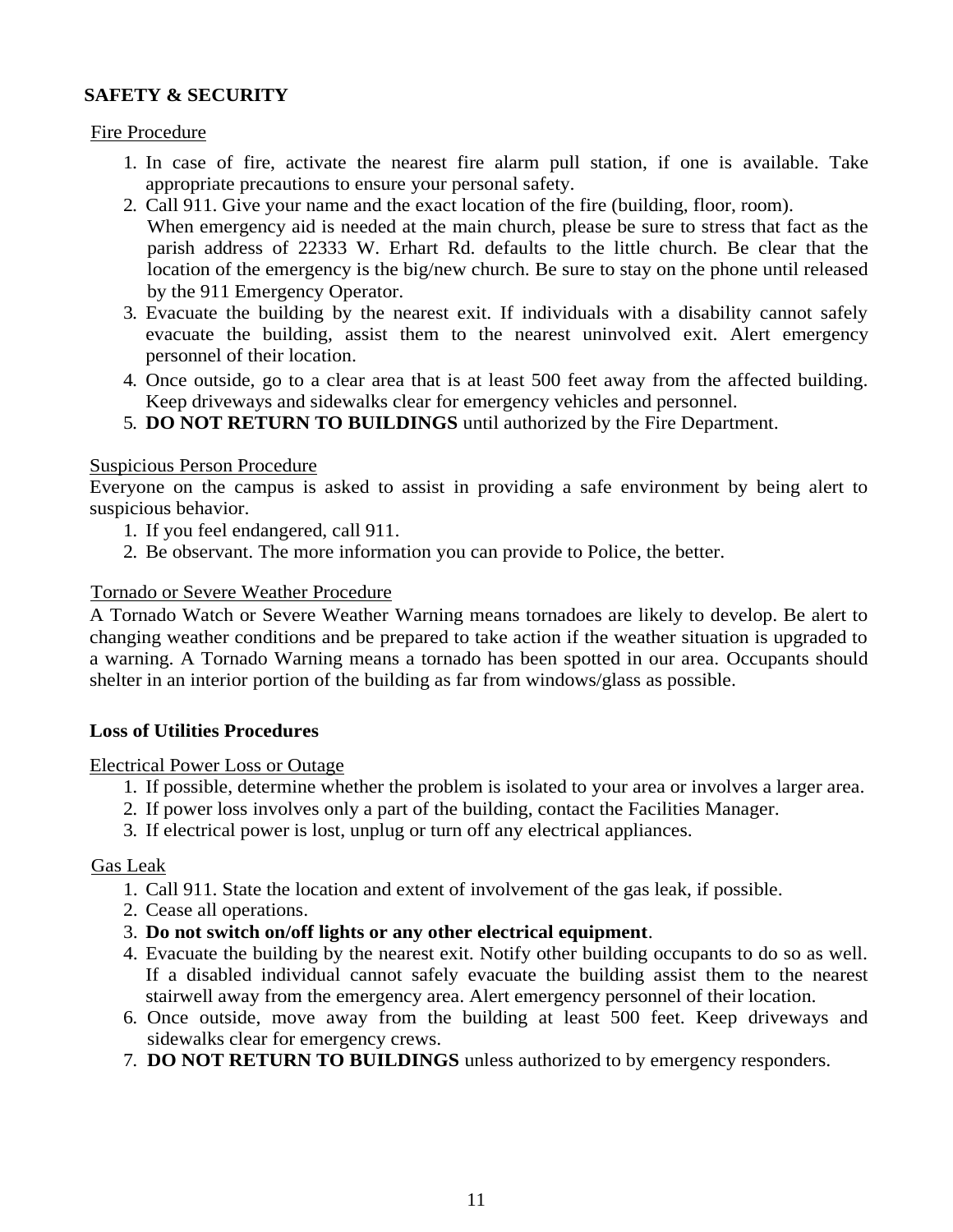Water Cutoff or Loss of Pressure

- 1. Call the Facilities Manager.
- 2. If possible, determine whether the problem is isolated to your area or involves a larger area.
- 3. Turn off water faucets to prevent a drain when the water is restored.

Building Addresses

• New Church 22333 W. Erhart Rd. **Note: Be sure to specify the new/big church to the Emergency Operator! Otherwise, emergency responders will go to the** 

**little church when they are given this address.**

- Little Church 22333 W. Erhart Rd.
- School 22277 W. Erhart Rd.
- Old Rectory 22323 W. Erhart Rd.
- Gabriel House 22340 W. Erhart Rd.
- New Rectory 29609 N. Fremont Center Rd.

#### Phones

To access an outside line on the parish phone system in the church and school, dial "9" then "911". Parish phones are **not** available in the little church, little church basement, or Gabriel House.

Parking

Please observe all fire lane, handicap and no-parking areas. This ensures that police, fire and paramedics can easily access the buildings in an emergency.